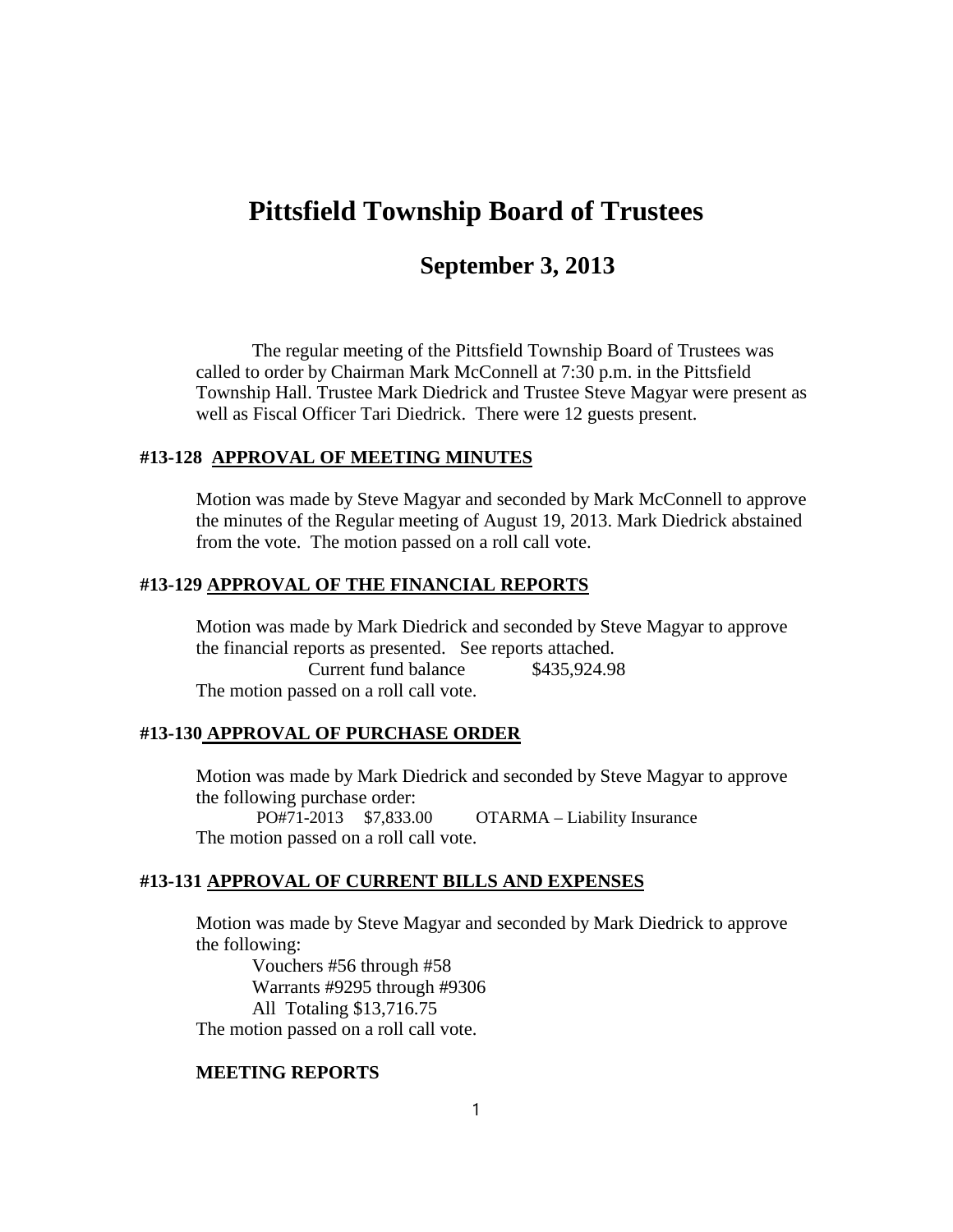WFD – Aug. 7 – Mark Diedrick LORCO – Aug. 8 – Mark McConnell

#### **OLD BUSINESS**

An update was given on the progress of the RLCWA issue. An injunction has been filed in order to bring the case before a judge for a decision on whether the RLCWA by-laws are legal.

The postcards for the Dumpster Day on September 7, 2013 have been mailed.

It was suggested that members of the Pittsfield Historical Society be invited to the first meeting in October in order to make a decision on the move of the school house. A work session will be planned prior to the meeting.

A resident asked about the progress of the water problems on Rt. 58. Calls have been made to ask for assistance and according to Tom Kelley, the emergency management engineer for Lorain County, the water situation does not qualify for assistance.

#### **NEW BUSINESS**

#### **#13-132 PERMISSION GIVEN FOR USE OF TOWNSHIP ROADS DURING THE DETOUR OF ROUTE 58 ON SEPTEMBER 17, 2013**

Motion was made by Steve Magyar and seconded by Mark Diedrick to grant permission to ODOT for the use of township roads during the detour of Route 58. The motion passed on a roll call vote.

## **#13-133 APPROVAL TO FILE APPLICATION TO OPWC FOR 2014 ROAD WORK FOR THE RESURFACING OF WHITNEY ROAD BETWEEN QUARRY ROAD AND PITTS ROAD**